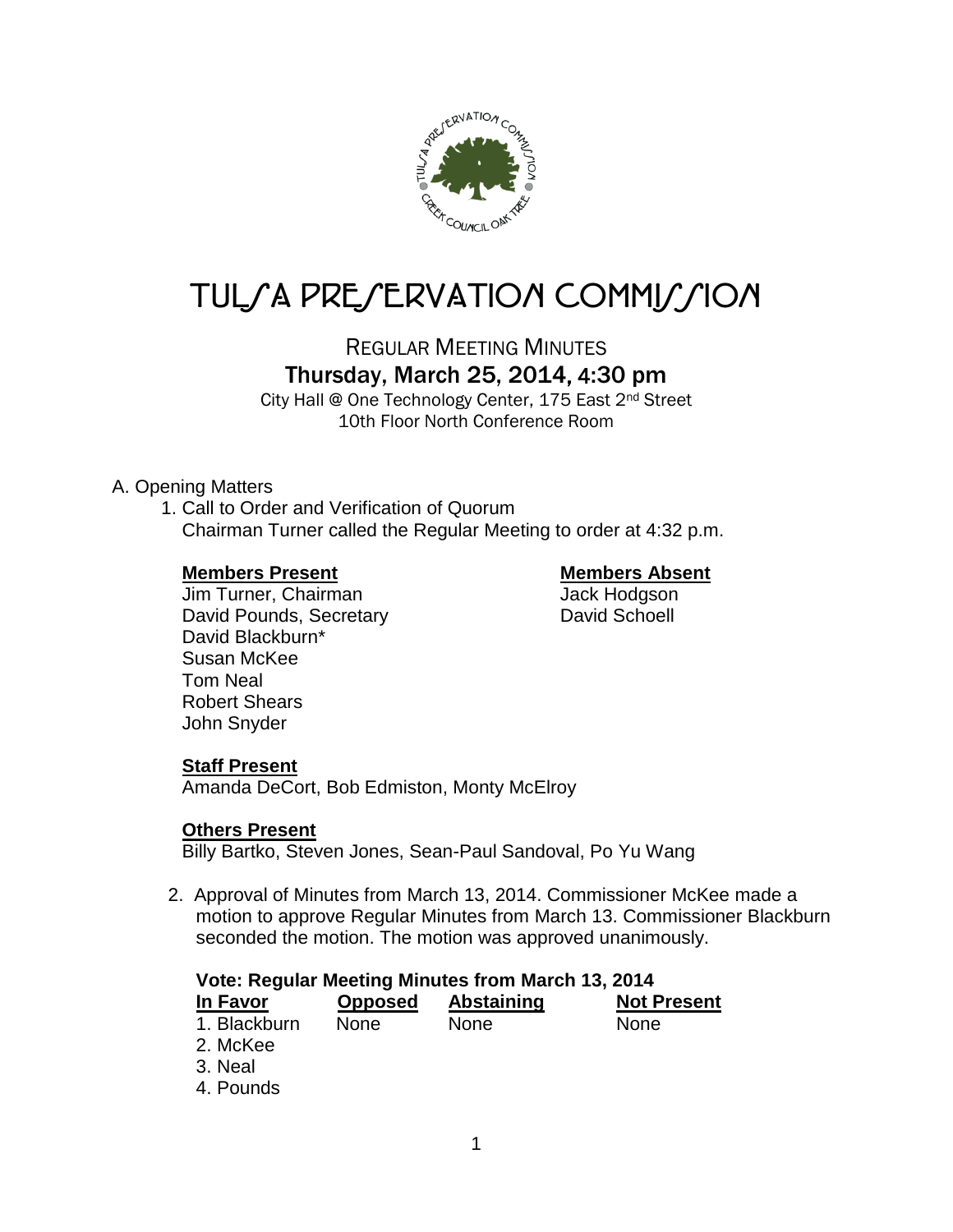- 5. Shears
- 6. Snyder
- 7. Turner
- 3. Disclosure of Conflicts of Interest No one reported a conflict of interest with the proposals on the agenda.
- B. Actionable Items
	- 1. **COA-14-06 / 1017 N. Cheyenne Avenue** (Brady Heights) Applicant: Po Yu Wang

COA Subcommittee Review Date: March 6 and March 18, 2014 Request:

- 1. Construct addition to back of hose according to plans submitted.
- 2. Replace front door with new wood craftsman style front door. (installed before COA).

Monty McElroy presented Mr. Wang's Certificate of Appropriateness application to the Commission and read the applicable guidelines. Mr. Wang and his contractor, Mr. Sandoval, were present to answer questions.

Commissioner Turner offered comments from the COA Subcommittee Reports. The applicant made changes based on Subcommittee recommendations. The Subcommittee found the application complete and moved it forward.

Commissioners discussed the proposal and asked questions of the applicant. There was discussion regarding the new porch and handrails on north side and reusing the original front door. Commissioners discussed the roof line on the addition and how it ties in to existing. There was discussion about offsetting the walls of the addition from the existing house and the comparison of the new brick to the original. The new windows will be wooden doublehung with limestone sills to match originals. Several Commissioners felt that conditions should be made that the new north side porch and rails be painted, and if the original front door is unusable, a new application for another alternative must be presented.

Commissioner Turner made a motion to approve the application with conditions. Commissioner Blackburn seconded the motion. Chairman Turner asked for a vote on the motion with the conditions that the proposed north side porch rails be painted to match trim on house and that if the old front door is not reused at the new north landing, the applicant would need to apply for a new COA for a different door.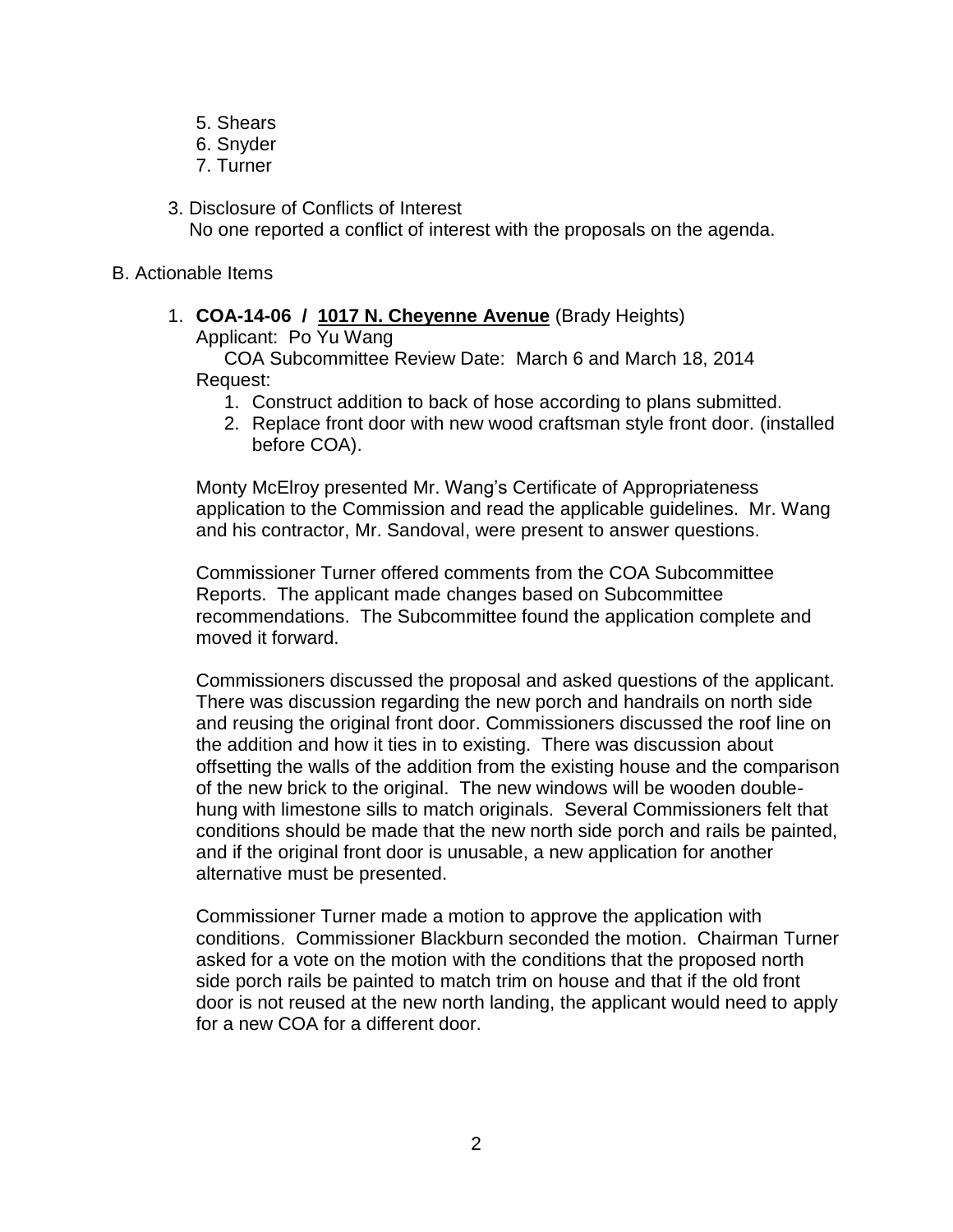**Vote: 1017 N. Cheyenne** (Brady Heights), with conditions

| In Favor     | <b>Opposed</b> | <b>Abstaining</b> | <b>Not Present</b> |
|--------------|----------------|-------------------|--------------------|
| 1. Blackburn | <b>None</b>    | None              | <b>None</b>        |
| 2. Mckee     |                |                   |                    |
| 3. Neal      |                |                   |                    |
| 4. Pounds    |                |                   |                    |

- 5. Shears
- 6. Snyder
- 7. Turner
- 

The motion to approve was approved by majority. Guideline cited: A.3.1, A.3.5, and A.3.6, B.1.1, B.1.2, B.1.3, B.1.4, B.3.1, B.3.3, and B.4.2.

#### 2. **COA-14-07 / 1537 S. Madison Avenue** (North Maple Ridge)

Applicant: Billy Bartko

COA Subcommittee Review Date: March 18, 2014 Request:

- 1. Replace existing deteriorated wood siding, soffit and trim with HardiPlank siding to match existing dimensions and details.
- 2. Replace existing deteriorated columns and capitals of porch and portecochere with new fiberglass columns and plaster capitals to match existing.

Monty McElroy presented Mr. Bartko's Certificate of Appropriateness application to the Commission and read the applicable guidelines. Mr. Bartko was present to answer questions.

Commissioner Turner offered comments from the COA Subcommittee Report. The Subcommittee found the application complete and moved it forward.

Commissioners discussed the proposal and asked questions of the applicant. There was discussion of the replacement of all the trim detail around the house. Mr. Bartko said all the trim will be wood milled to match the existing. He showed Commissioners old pieces of rotted columns and old trim along with some new matching trim that has been cut and pieced. The column substitution is very close to original with the same dimensions and tapering along with the capitals that are a very close match.

Commissioner Turner made a motion to approve the application. Commissioner Neal seconded the motion. Chairman Turner asked for a vote on the motion.

| Vote: 1537 S. Madison Avenue (North Maple Ridge) |                |             |                    |  |  |  |
|--------------------------------------------------|----------------|-------------|--------------------|--|--|--|
| In Favor                                         | <b>Opposed</b> | Abstaining  | <b>Not Present</b> |  |  |  |
| 1. Blackburn<br>2. Mckee                         | <b>None</b>    | <b>None</b> | <b>None</b>        |  |  |  |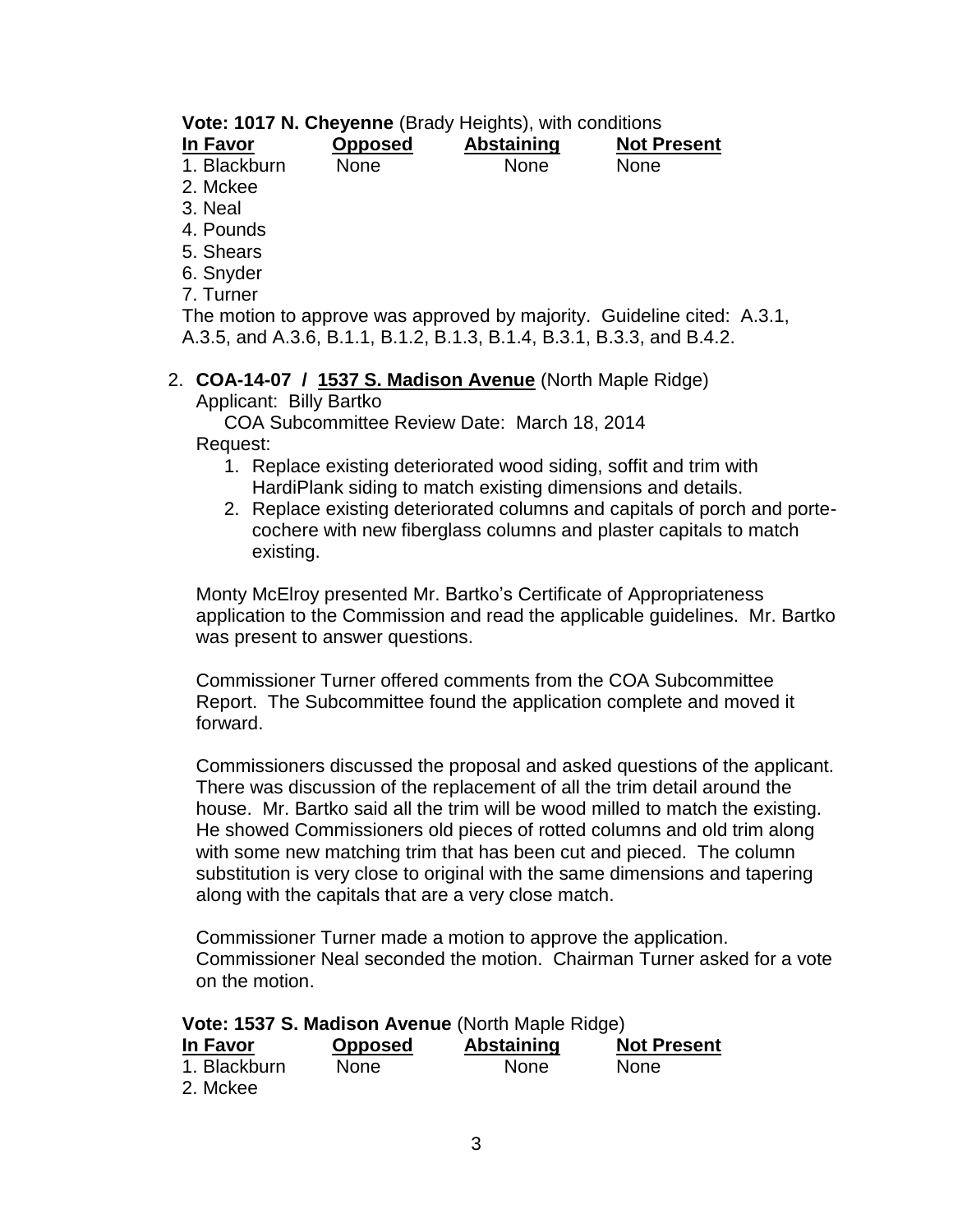- 3. Neal
- 4. Pounds
- 5. Shears
- 6. Snyder
- 7. Turner

The motion to approve was approved unanimously. Guideline cited: A.2.1, A.2.3, A.2.4, A.5.2, A.5.3, A.6.1, A.6.2 and A.6.3.

#### C. Reports

1. Staff

Amanda DeCort mentioned the storm window workshop, scheduled for March 28 through March 30. She also brought up the CLG contract.

2. Chair

No report

3. Committees

a) Rules and Regulations No report

#### b) Outreach

Commissioner McKee said they were putting together a plan for 2014-2015 including identifying preservation easements. She also said they were looking at a preservation festival in 2015 which they hope to make an annual affair. She asked that any ideas for the fair and educational opportunities and ways to partner with other organizations be sent her way.

#### D. New Business

Attorney Bob Edmiston advised that the Barnard Trace, LLC Application for a PUD to be heard at the next TMAPC meeting was a proper item for discussion under "New Business" since neither he nor Amanda DeCort had been provided a copy of the Staff Report in time to know the matter should be included on the regular Agenda for today's meeting.

Amanda gave an overview of the PUD proposal and deemed it problematic due in part, to a portion of the residential development being positioned on interior-facing lots.

Chairman Turner commented in part that the necessity for retaining HP overlay zoning coupled with the need for input from this Commission made it appropriate for participation by the Preservation Commission at the hearing.

Several Commissioners voiced concern over the PUD at various levels and asked questions about the process.